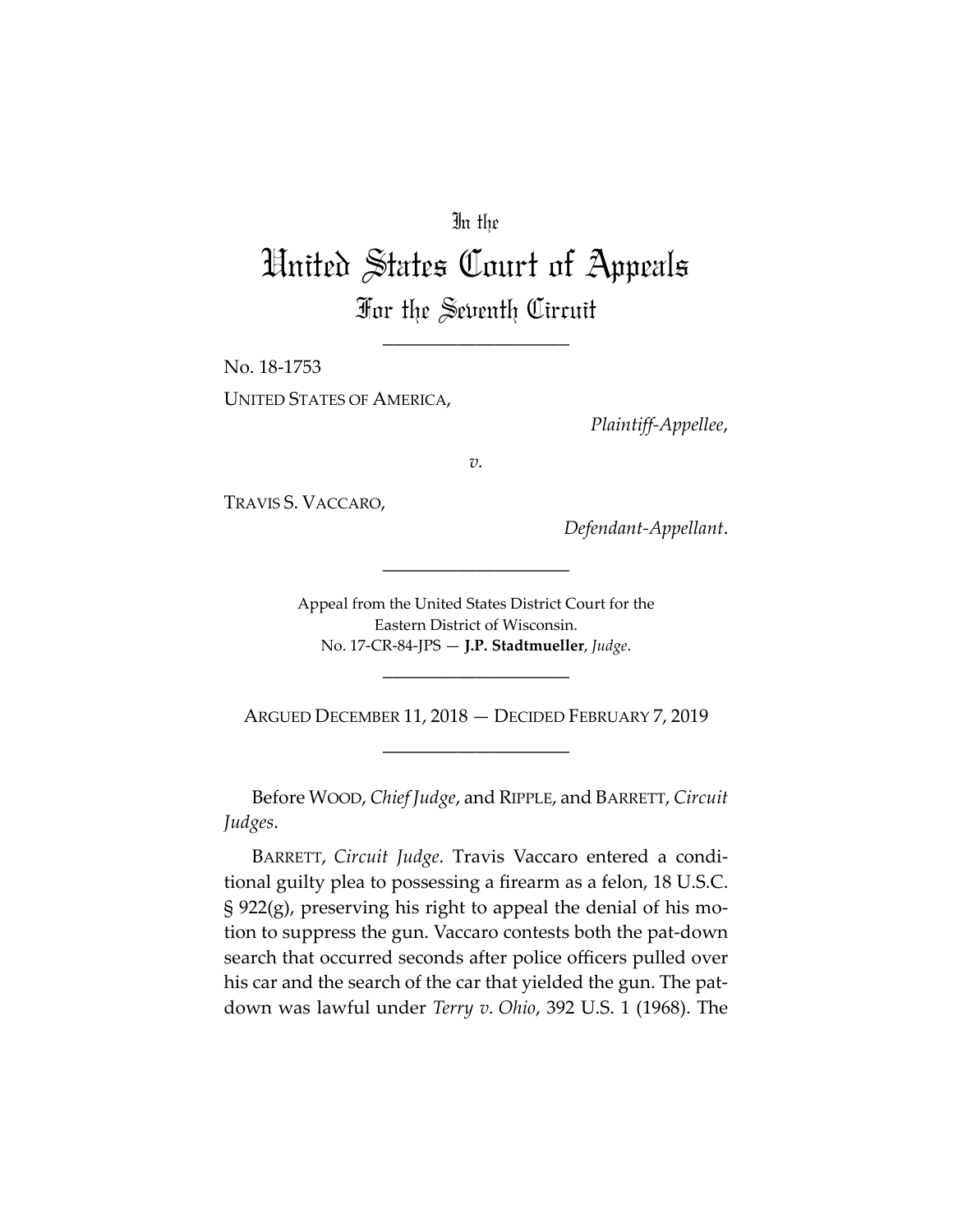sweep of the car, which the district court upheld under *Mich‐ igan v. Long*, 463 U.S. 1032 (1983), is a closer call, but we con‐ clude that it too was permissible. Accordingly, we affirm.

Our summary of the facts is taken from an evidentiary hearing on Vaccaro's motion to suppress. Milwaukee police officers Aaron Frantal and Matthew Tracy stopped Vaccaro for running a red light. Officer Frantal testified that Vaccaro stopped his car and made a "very ferocious move" by "bend‐ ing at the waist." Vaccaro then leaned toward the passenger seat and "made another aggressive move with his entire top torso and both arms into the back seat of the vehicle." Officer Tracy added that he saw Vaccaro "double over bending at the waist" and then reach toward the passenger side of the car. Officer Frantal testified that Vaccaro's movements took under five seconds. Afraid that Vaccaro might be trying to "gain control of something from the back seat," Officer Frantal drew his gun and ordered Vaccaro out of his car. The officers immedi‐ ately handcuffed Vaccaro, and Officer Frantal patted him down.

Meanwhile, Officer Tracy asked Vaccaro questions about his movements. Vaccaro expressed frustration to the officers and mentioned that "people are trying to kill me." Vaccaro also said that he merely "took [his] coat off" when he pulled over. After saying that he was going to search the car, Officer Tracy asked Vaccaro seven times whether there was a gun in the car. Vaccaro responded once to reiterate that someone was trying to kill him and another time to say "I don't have any‐ thing." Officer Tracy added that Vaccaro appeared to be "ex‐ tremely nervous" and in a "real amped‐up state," which con‐ tributed to the officer's belief that Vaccaro was under the in‐ fluence of drugs.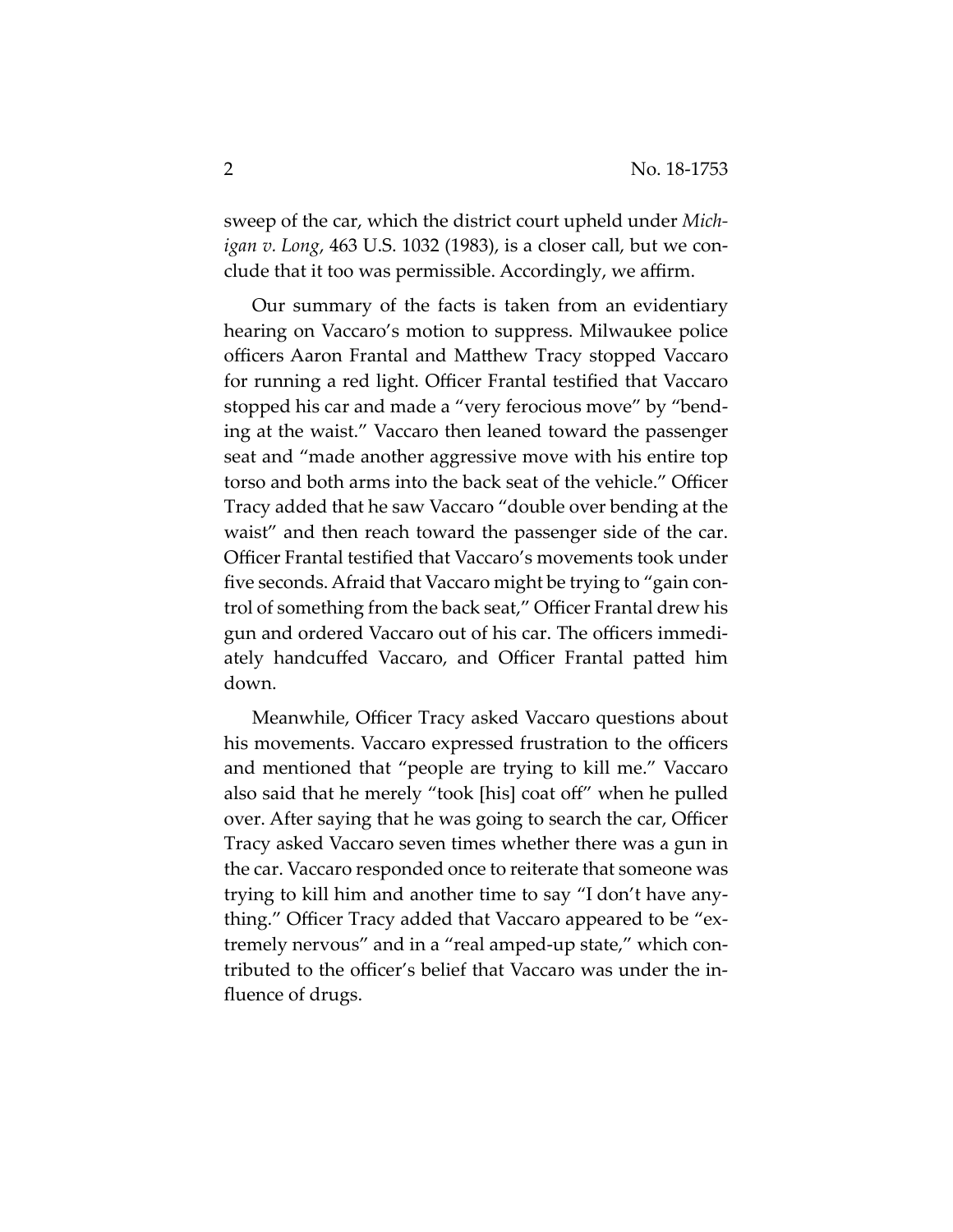As Officer Tracy questioned Vaccaro, Officer Frantal found a GPS monitor on Vaccaro's ankle. Vaccaro confirmed that he was on supervision for "false imprisonment," which the officers understood to be a felony. Officer Frantal did not discover a weapon during the frisk. But both officers testified that they noticed a rifle case in the backseat. Neither officer said anything, they testified, for fear of their safety; they did not want to alert an "agitated" Vaccaro that they had seen the case.

The officers then locked Vaccaro, still handcuffed, in the backseat of their squad car. Officer Frantal testified that Vac‐ caro "did not appear to be fully stable" as he was led to the car. Officer Frantal called in the traffic violation to dispatch, which drew back-up officers to the scene.

Meanwhile, Officer Tracy returned to Vaccaro's car and began searching the front seats. Officer Frantal then ap‐ proached the vehicle. He soon remarked that he saw a rifle case in the backseat. The officers then removed a coat on top of the rifle case and eventually confirmed that a rifle was in‐ side it.

The magistrate judge recommended that the district court deny Vaccaro's motion to suppress. She credited the officers' testimony that Vaccaro had made furtive movements because Vaccaro had admitted to taking off his jacket; therefore, she said, the officers had reasonable suspicion to frisk Vaccaro for weapons. But she discredited the officers' testimony that they had seen a rifle case in the back of Vaccaro's car *before* locking him in the squad car. The legality of the search therefore de‐ pended on whether Vaccaro's furtive gestures provided the officers with reasonable suspicion to search the passenger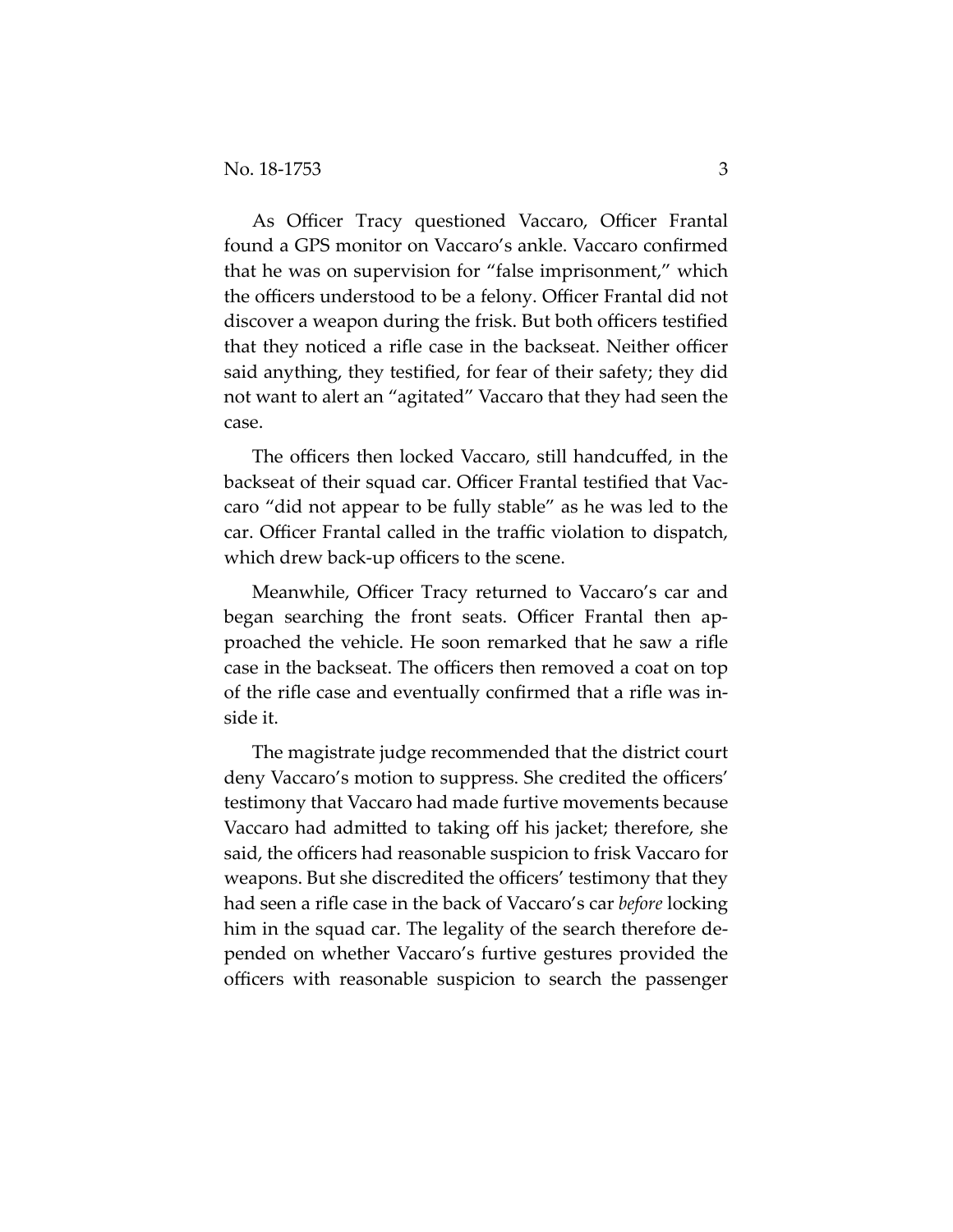compartment of the car in addition to Vaccaro's person. She concluded that they did.

Vaccaro objected to the magistrate judge's report and rec‐ ommendation, arguing that the immediate frisk was not jus‐ tified by reasonable suspicion and that the search of the car was not a lawful protective search under *Long*. The govern‐ ment argued that both the frisk and car search were reasona‐ ble. Vaccaro's furtive movements justified the pat‐down search, the government said, and locking Vaccaro in the squad car before the vehicle search enabled the officers to "avert[] a calamitous and explosive event."

The district judge sided with the government and denied Vaccaro's motion to suppress. The judge accepted the magis‐ trate judge's findings of fact and discredited the officers' tes‐ timony that they had observed the rifle case in the backseat before they searched the car. But Vaccaro's furtive movements provided the officers with reasonable suspicion that he had "potentially armed himself or concealed a firearm," which warranted a protective frisk. The district judge also concluded that the vehicle search was reasonable under *Long*. Although Vaccaro was handcuffed and locked in a squad car during the search, he was not under arrest and could still be "dangerous" or gain "immediate access" to weapons. While the officers' "stated bases for their suspicion of dangerousness … are few," the judge observed, he was "constrained" to find that the officers had reasonable suspicion that Vaccaro was dan‐ gerous based on his "furtive movements," the "relatively late" time of the stop, and the officers' belief that Vaccaro was on drugs. Citing *United States v. Arnold*, 388 F.3d 237 (7th Cir. 2004), the judge further explained that, had "the traffic stop resulted only in the issuance of a citation for running a red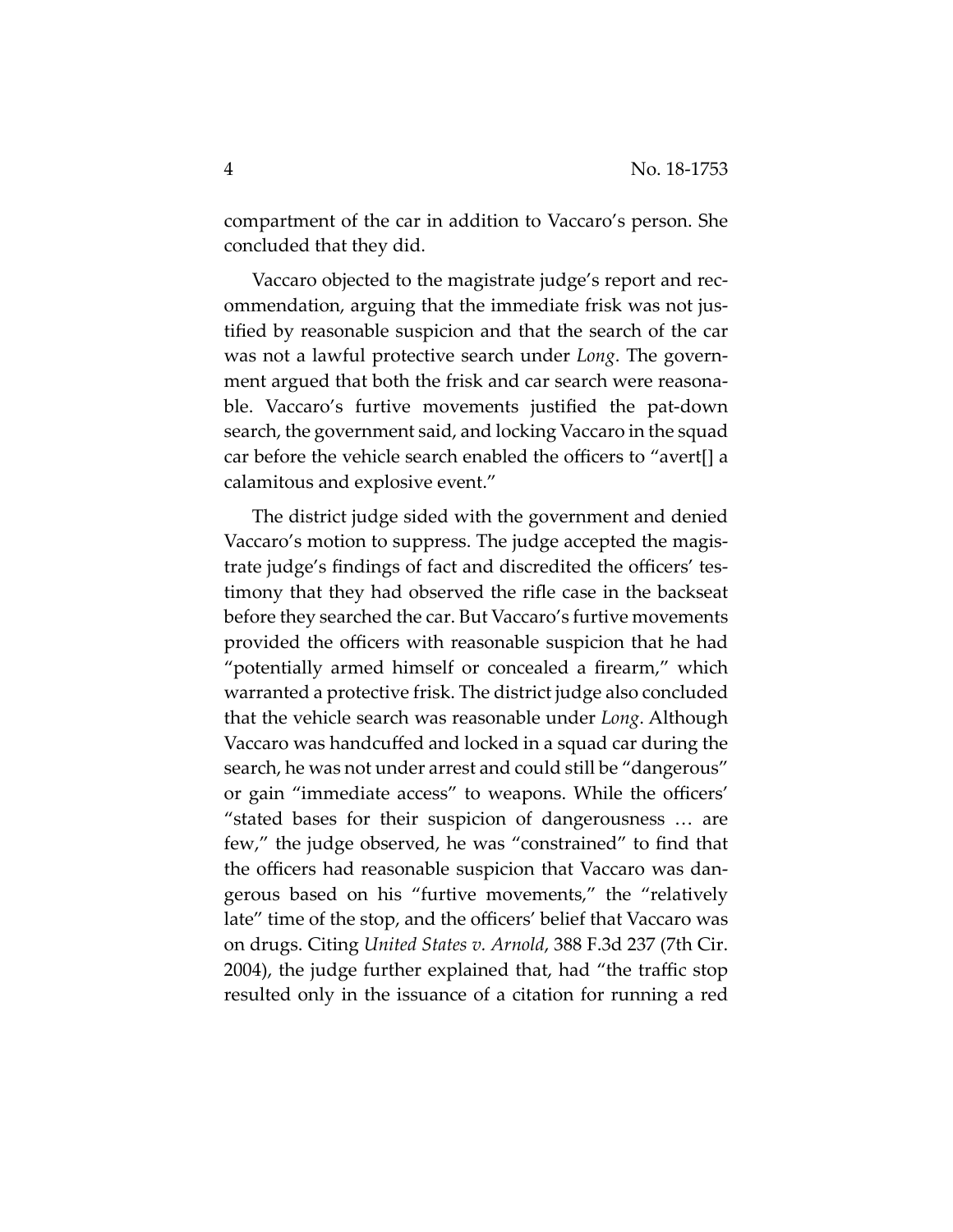light, Vaccaro would have been permitted to re‐enter his ve‐ hicle."

Vaccaro then conditionally pleaded guilty to knowingly possessing a firearm as a felon. 18 U.S.C. § 922(g). He ex‐ pressly reserved the right to challenge the denial of his motion to suppress.

On appeal, Vaccaro renews his challenge to the pat‐down frisk and to the search of his car. We review the district court's underlying factual findings for clear error, and we review de novo the district court's legal conclusions, including its deter‐ minations of reasonable suspicion. *See Ornelas v. United States*, 517 U.S. 690, 699 (1996); *United States v. Ruiz*, 785 F.3d 1134, 1140–41 (7th Cir. 2015).

Vaccaro contends that the district court mistakenly cred‐ ited the officers' testimony that he made furtive movements before exiting his car. This argument can be dispatched quickly. Vaccaro protests that because the officers lied about seeing the rifle case before locking him in the squad car, they were also incorrect (or untruthful) about his movements. But the district court may credit all or part of a witness's testimony, especially when there is more than one permissible reading of the evidence. *See United States v. McGraw*, 571 F.3d 624, 629 (7th Cir. 2009). And although Vaccaro maintains that the officers' views through the rear window were obstructed by the headrests and a temporary license card, the judge cred‐ ited the officers' testimony about the movements they ob‐ served, bolstered by Vaccaro's own admission that he took off his coat when he was pulled over. In light of Vaccaro's admission that he was indeed moving around, we are not left with a "definite and firm conviction" that the district court mistak‐ enly credited the officers' testimony. *See United States v.*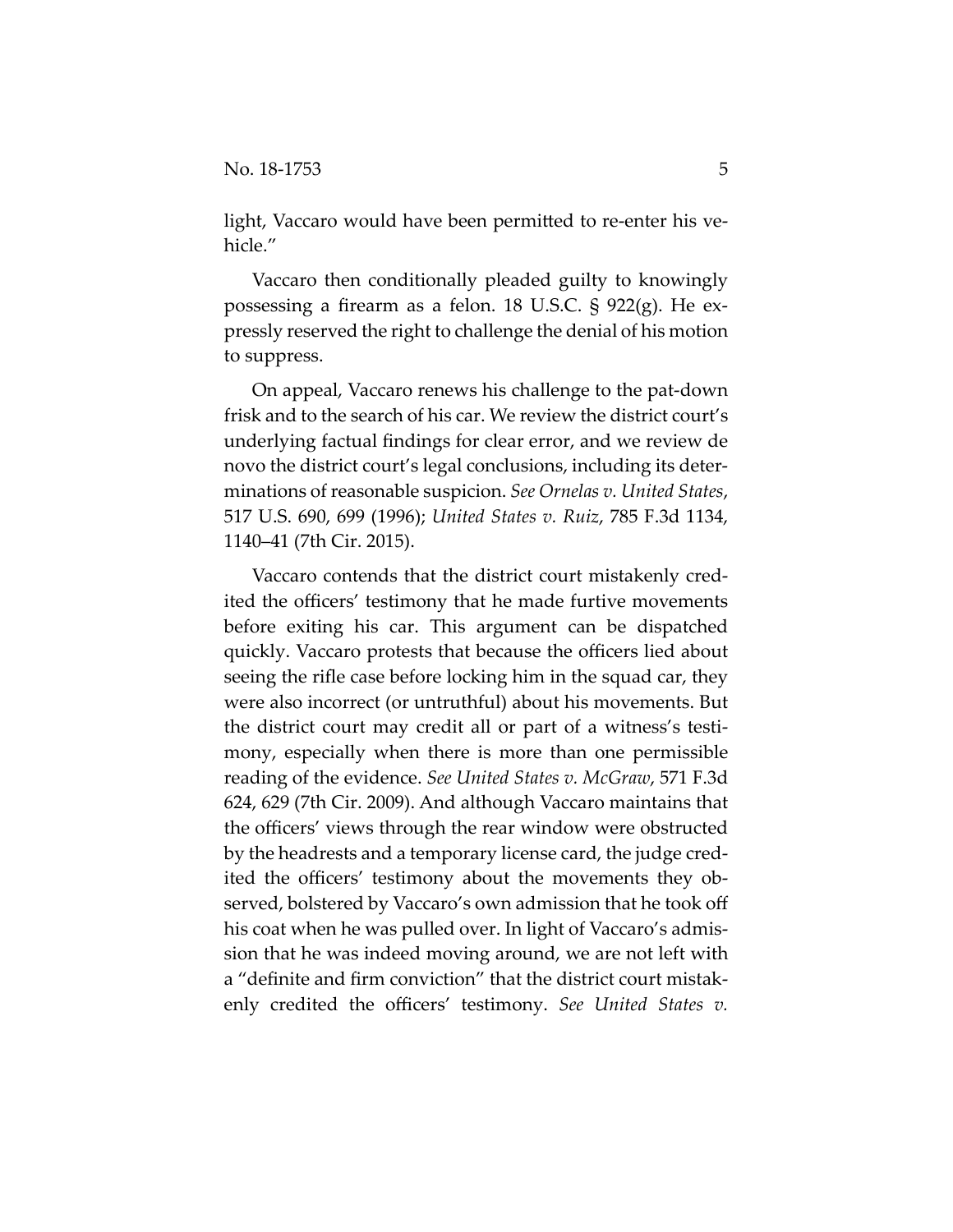*Thurman*, 889 F.3d 356, 363–64 (7th Cir. 2018) (finding no clear error when court faced with "he said versus they said" situa‐ tion).

Because Vaccaro cannot show that the district court clearly erred in finding that he made furtive movements before leav‐ ing the car, he cannot show that the pat‐down was unlawful. Vaccaro's movements, including bending forward at the waist and reaching toward the passenger and rear seats, reasonably suggested that he could be reaching for or concealing a weapon. *See United States v. Evans*, 994 F.2d 317, 321 (7th Cir. 1993); *United States v. Denney*, 771 F.2d 318, 322 (7th Cir. 1985). Moreover, Vaccaro appeared to be "having difficulty with something that the officer could not see," so the officers had reasonable suspicion to order him out of the car and to per‐ form a pat‐down search. *See United States v. Hendricks*, 319 F.3d 993, 1004 (7th Cir. 2003). Vaccaro offered an innocent ex‐ planation for his movements, but an officer need not be absolutely certain that a suspect is armed before conducting a pro‐ tective pat‐down. *See Terry*, 392 U.S. at 27; *United States v. Ford*, 872 F.3d 412, 415 (7th Cir. 2017).

Vaccaro also protests that the frisk was unreasonable be‐ cause the officers handcuffed him unnecessarily. Handcuffing a suspect during a pat‐down search for weapons should be the rare case. *See United States v. Smith*, 3 F.3d 1088, 1094 (7th Cir. 1993). But there is "a limited set of circumstances in which handcuffs are appropriate without converting a *Terry* stop into a full arrest," and "[c]hief among them is officer safety and the possibility of the presence of a weapon." *Howell v. Smith*, 853 F.3d 892, 898 (7th Cir. 2017). Based on the officers' concern that Vaccaro might have armed himself with a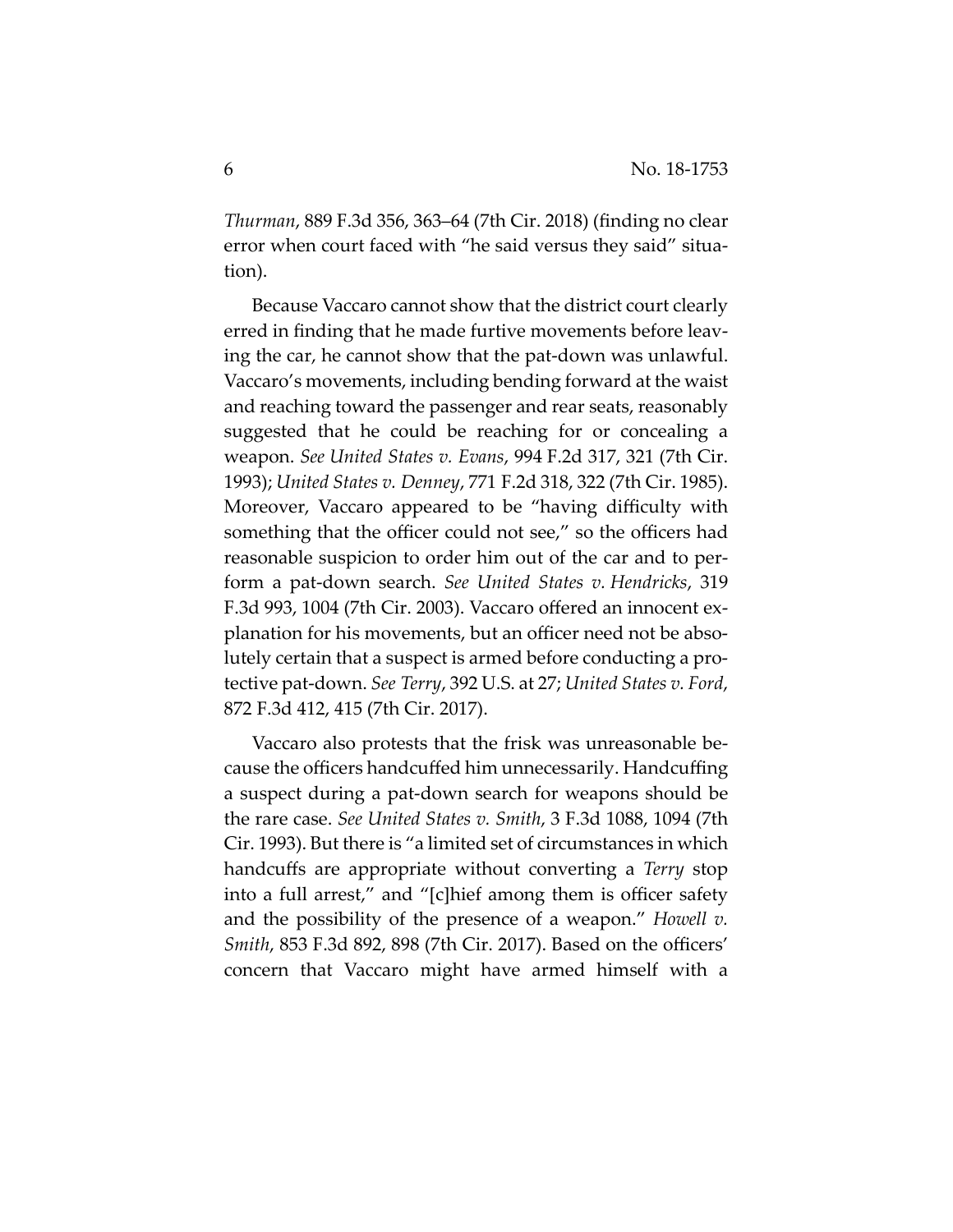weapon when they observed his "aggressive" movements, handcuffing him to conduct the frisk was reasonable.

Vaccaro next argues that the district court should have suppressed the rifle because the officers discovered it during an unlawful search of his car. The government asserts that *Michigan v. Long* justified the search. The *Long* exception to the warrant requirement permits the police to search a vehicle when there are "genuine safety or evidentiary concerns." *Ar‐ izona v. Gant*, 556 U.S. 332, 347 (2009). *Long* holds: "[T]he search of the passenger compartment of an automobile, lim‐ ited to those areas in which a weapon may be placed or hid‐ den, is permissible if the police officer possesses a reasonable belief based on 'specific and articulable facts which, taken together with the rational inferences from those facts, reasona‐ bly warrant' the officers in believing that the suspect is dan‐ gerous and the suspect may gain immediate control of weap‐ ons." 463 U.S. at 1049–50 (quoting *Terry,* 392 U.S. at 21). In ap‐ plying this test, the key question is whether the search was reasonable. *See United States v. Correa*, 908 F.3d 208, 217 (7th Cir. 2018). *Long* searches are grounded in concern for officer safety, *see* 463 U.S. at 1050, so if that concern is not present, *Long* does not justify the search. *See Gant*, 556 U.S. at 338–39 (discussing how searches incident to arrest are not reasonable if concerns underlying exception to warrant requirement are absent).

*Long*'s first prong is satisfied here because the officers had reasonable suspicion to believe that Vaccaro was dangerous at the time they searched the car. In addition to Vaccaro's fur‐ tive movements, the officers suspected that Vaccaro was un‐ der the influence of drugs, which gave them greater reason to fear for their safety. *See Long*, 463 U.S. at 1050; *United States v.*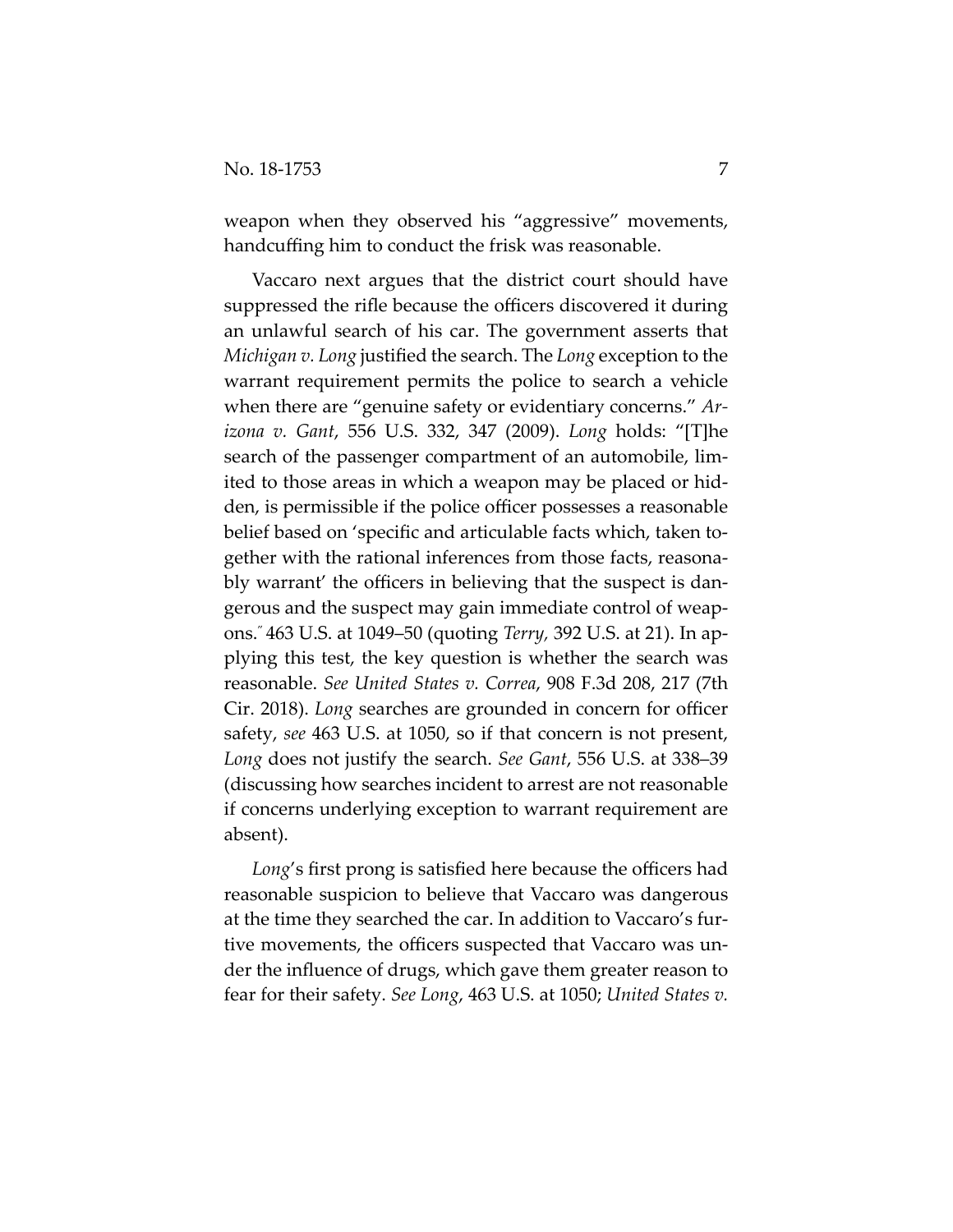*Kenerson*, 585 F.3d 389, 392 (7th Cir. 2009). The officers also discovered that Vaccaro was on probation for "false impris‐ onment," and prior criminal activity is one factor that can contribute to reasonable suspicion. *See United States v. Johnson*, 427 F.3d 1053, 1057 (7th Cir. 2005).

The second prong of the *Long* inquiry requires the government to establish that the officers reasonably suspected that Vaccaro could gain "immediate control" of weapons in the ve‐ hicle. *See* 463 U.S. at 1049–50; *United States v. Stewart*, 902 F.3d 664, 674 (7th Cir. 2018). Vaccaro claims that he could not have immediately obtained weapons because he was handcuffed and locked in the back of a squad car. He insists that this case is controlled by *Arizona v. Gant*, in which the Supreme Court held that officer-safety concerns did not justify a search incident to the arrest of a driver who had been handcuffed and locked in the back seat of a squad car. 556 U.S. at 335. The government, on the other hand, contends that *Gant* doesn't govern because Vaccaro wasn't arrested. When a suspect is merely detained, the government argues, *United States v. Ar‐ nold* controls the *Long* inquiry. 388 F.3d 237, 241 (7th Cir. 2004).

In *Arnold*, which we decided before *Gant*, the motorist made furtive movements upon being stopped by police. 388 F.3d at 238. The officer asked him to step out of the vehicle, patted him down, and "placed [the motorist] in the back seat of the patrol car so that he could ensure that the traffic stop was completed safely." *Id.* The officer then decided to have the car towed because the defendant had been driving with a learner's permit without a licensed driver. *Id.* Before towing the vehicle, however, the officer searched it and discovered a firearm. *Id.* at 238–39. We held that officer-safety concerns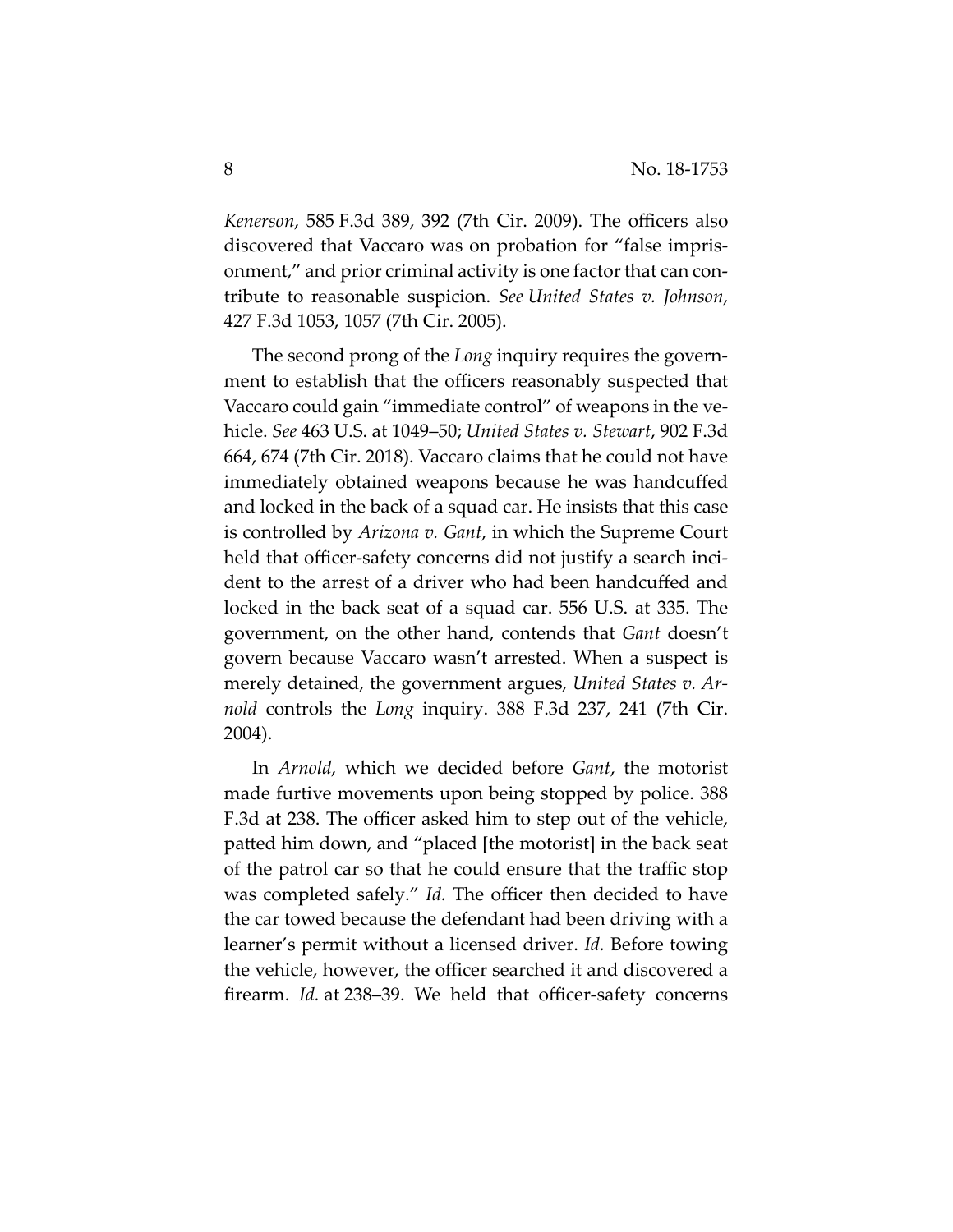justified the search under *Long*. *Id.* at 241. This was a traffic stop, not an arrest, and the officer "may have permitted [the motorist] to gather items from the car before leaving the scene even if the officer would not have permitted him to drive the vehicle." *Id.* We also noted that while the motorist was in the back seat of the squad car, he was not handcuffed and there‐ fore "could have broken away from [the officer's] control." *Id.*

At oral argument, we asked the government whether *Gant* limited or overruled *Arnold*, and it maintained that *Arnold* is still good law. We agree. In *Arnold*, it was reasonable to be‐ lieve that the defendant, who was not under arrest, could have regained access to his vehicle. *See id*. at 238, 241; *see also Gant*, 556 U.S. at 352 (Scalia, J., concurring) ("In the no‐arrest case, the possibility of access to weapons in the vehicle always exists, since the driver or passenger will be allowed to return to the vehicle when the interrogation is completed."). In *Gant*, the opposite was true: the defendants were not going to return to the vehicle because they were arrested, handcuffed, and locked in squad cars. *See* 556 U.S. at 336–37, 344. The cases therefore do not conflict: *Arnold* applies to *Terry* stops; *Gant* applies to arrests.

Thus, if Vaccaro had been under arrest, *Gant* would con‐ trol. And if Vaccaro contended that he had been under arrest, we would face the difficult task of determining whether this *Terry* stop became an arrest. *See, e.g.*, *United States v. Bullock*, 632 F.3d 1004, 1016–18 (7th Cir. 2011). But Vaccaro does not argue that the officers arrested him. To the contrary, he con‐ ceded at oral argument that he had been subjected to a *Terry* stop, not an arrest, and that he would have been allowed back to his vehicle at the conclusion of his brief detention if the